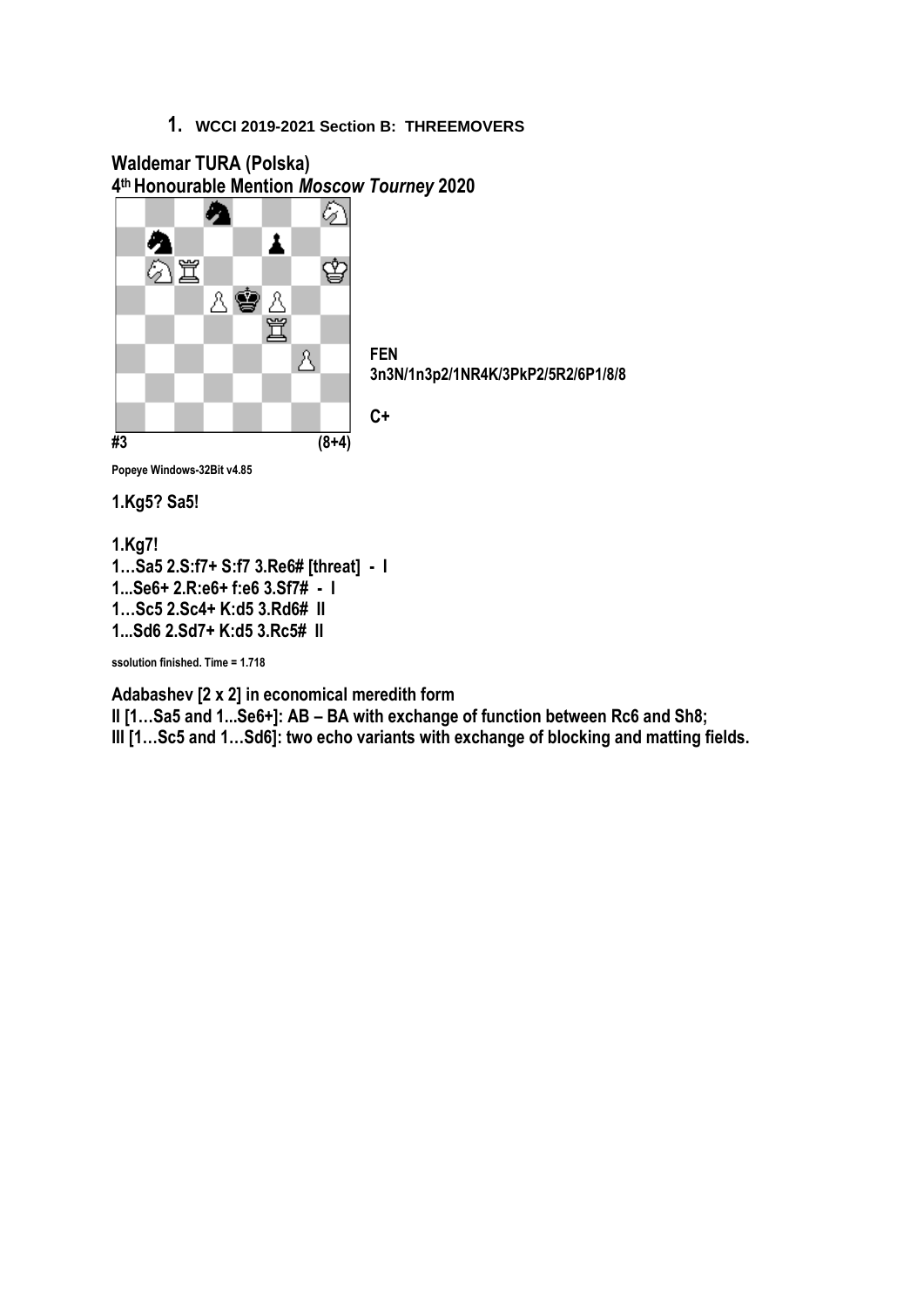**Waldemar TURA (Polska) 1 st Prize** *Moscow Tourney* **2019** ♔ 主主教 ĝ ġ 罝  $\Delta$ **FEN**  $\overline{\mathbf{A}}$ Ï 鱼の **C+**ė **#3 (7+8)**

**5R2/ppn1K3/3p1B2/3k4/2R2P2/4p3/BN4r1/6b1**

**Popeye Windows-32Bit v4.79**

**1...Rg7+ 2.B:g7 ~ 3.Rf5#**

**1.Kd7! ~ 2.Rb4+ Kc5 3.Sd3#**

**1...b5 2.Ra4+ Kc5 3.Bd4# (2.Rd4+?) 2 x Levman def, , blocking b5, dual avoidance 1...Sb5 2.Rd4+ A Kc5 3.Sa4# B (2.Ra4+?)** 

**1...Rc2 2.Bc3 ~ 3.Rf5# (2.Sa4? R:c4!)) 2 x withdrawal of bRg2 with dual avoidance 1...Rd2 2.Sa4 B ~ 2.Rd4/Sc3# 2...R:a2 3.Rd4# A (2.Bf~? Rd4!)**

**1...Rg7+/R:b2 2.B:g7/B:b2 ~ 3.Rf5#**

**1.Bb1? R:b2! 1.Bf~/Bh4? Rg5/Rg7+!**

**solution finished. Time = 0.350**

**Adabashev [2 x 2] .**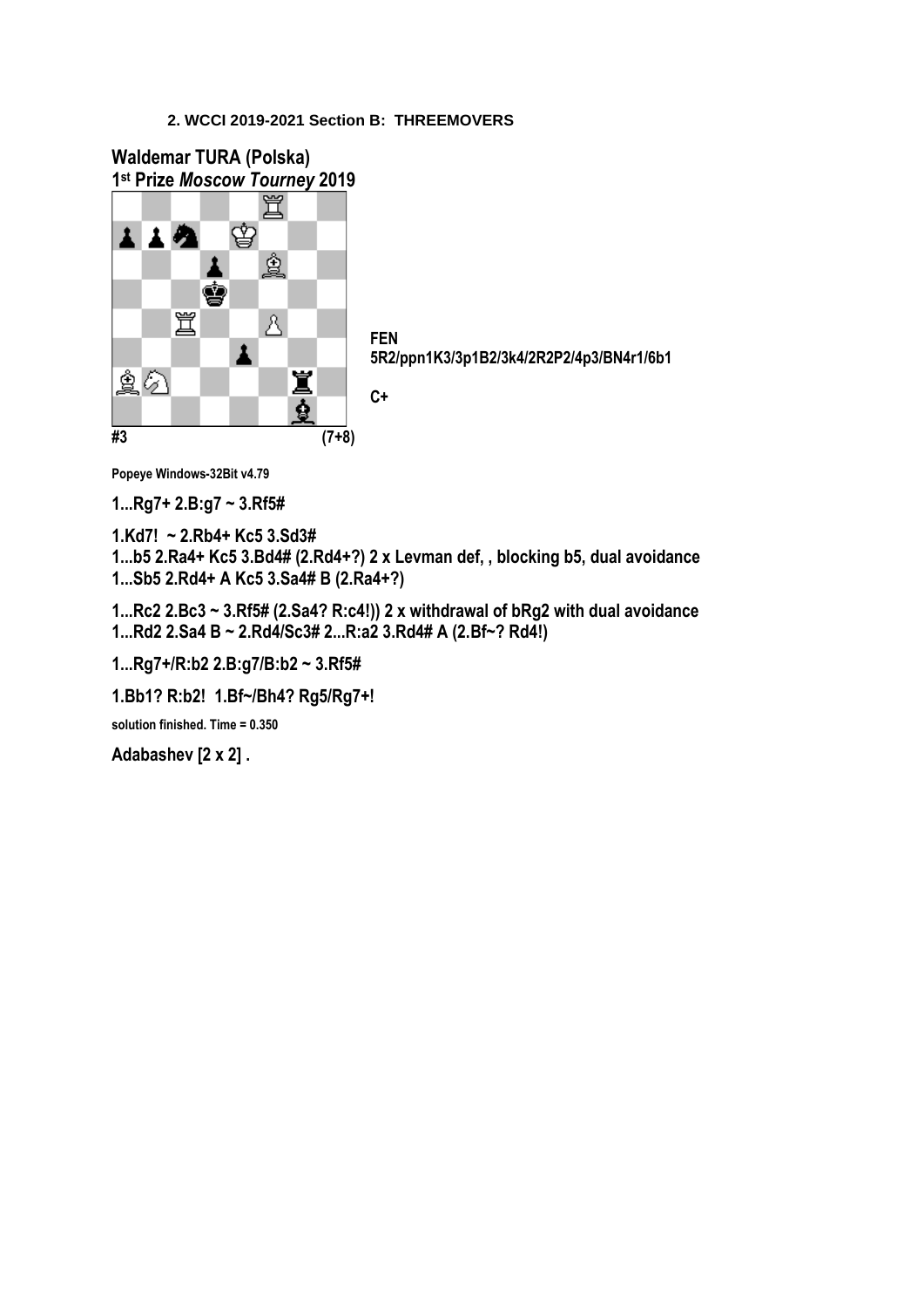# **Waldemar TURA (Polska)**

**v. 3 rd Prize** *Polski Związek Szachowy* **2017 Correction published: 2460** *Polski Związek Szachowy* **27 IX 2021**

**C+**



**FEN 3KnN2/3pPR2/3k4/P1b1p2R/NpP1BPn1/1Q1p3r/8/1r6**

**Popeye Windows-32Bit v4.59** 

**1.Rfh7 ! ~ 2.R7h6+ Sef6 3.e8S# 2...S:h6,f6 3.f:e5# 1...Se~ 2.e8S+ S:e8 3.Rh:d7# 1...R:h5 2.Q:d3+ Bd4 3.c5# 1...Bd4 2.c5+ B:c5 3.Qd5# 1... e:f4 2.Rd5+ Kc6 3.Rd:d7# 1...Bb6+ 2.a:b6 ~ 3.c5# 2...Rc1 3.Q:b4#**

**solution finished. Time = 0.406 s**

**solution finished. Time = 0.332 s**

**Adabashev 2 x 2**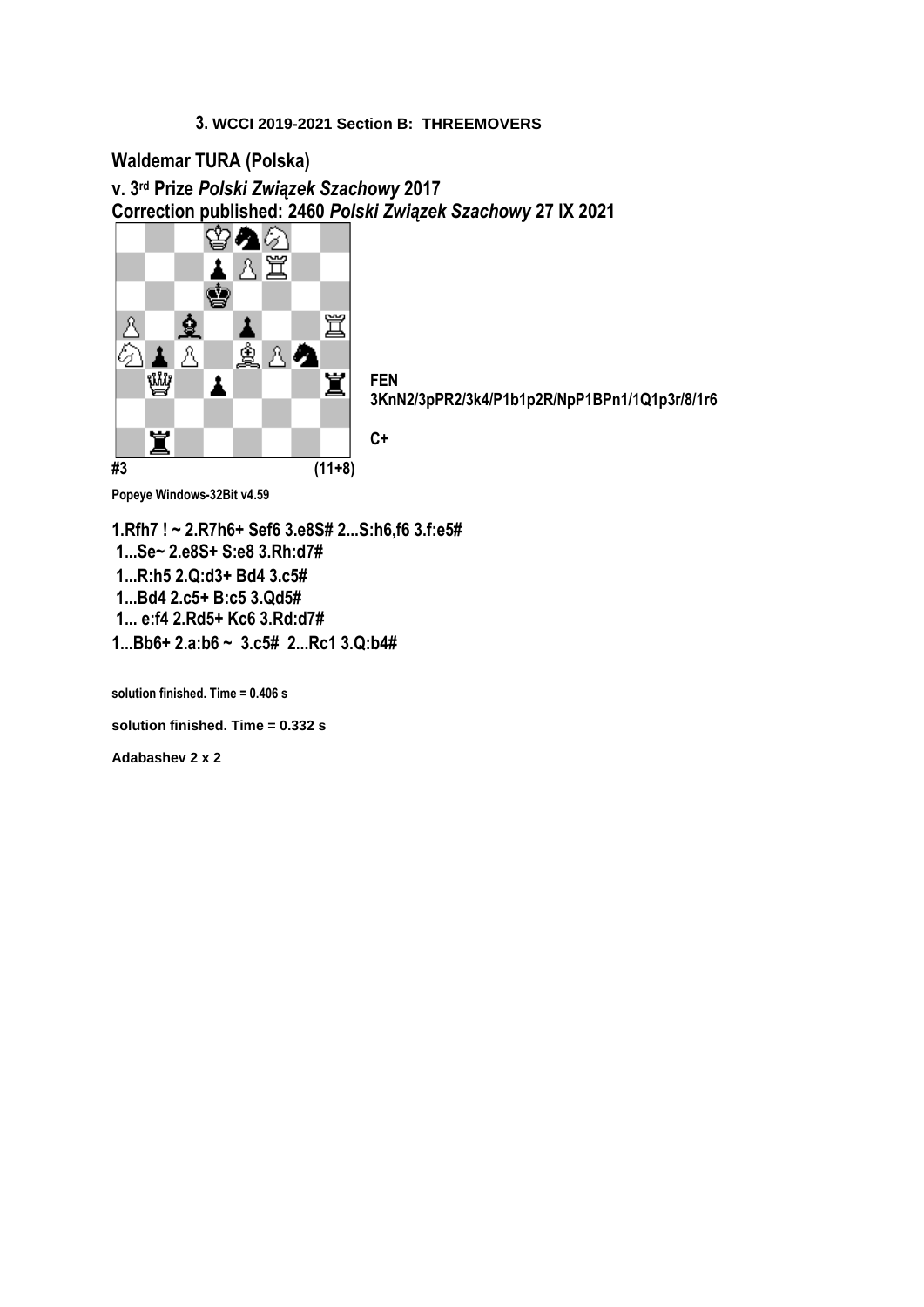# **Waldemar TURA (Polska)**

## **2 nd Prize** *Leopold Szwedowski Memorial T.* **2021**

<https://pzszach.pl/2022/01/05/memorial-leopolda-szwedowskiego-2021-anons/>



**6bq/p2R4/1NKpp2r/b2p1pP1/1B1k3p/1Q2R3/3p4/1B1nn3**

**Popeye Windows-32Bit v4.59** 

**1...f4 c 2.Bc5+ A d:c5 d 3.Re4# E**

**1.Re2? ~ 2.Bc5 A/Qc4+B d:c5 d/d:c4 3.Qc4B /R:d5# 1...e5 a 2.R:d2+ C Sd3 3.Q:d3# 1...B:b6 2.Bc3+ S:c3 3.Qb4# 1...a:b6! 1.R:e1? d:e1S!**

**1.Rf3! ~ 2.Rf4+ C Ke5 3.B:d6#D 1...Ke5 2.B:d6+ D Kd4 3.Rf4#C 1...Qe5 2.Bc5+ A d:c5 3.Qc4# B (2.Qc4?) 1...e5 2.Qc4+ B d:c4 3.Bc5# A (2.Bc5?) 1...Se~ 2.Qd3+ Ke5 3.B:d6# 1...B:b4 2.Q:b4+ Ke5 3.Qf4#**

**solution finished. Time = 0.171 s**

**AB-BA CD-DC Halfpin Dual avoidance Dombrovskis, change, Rukhlis**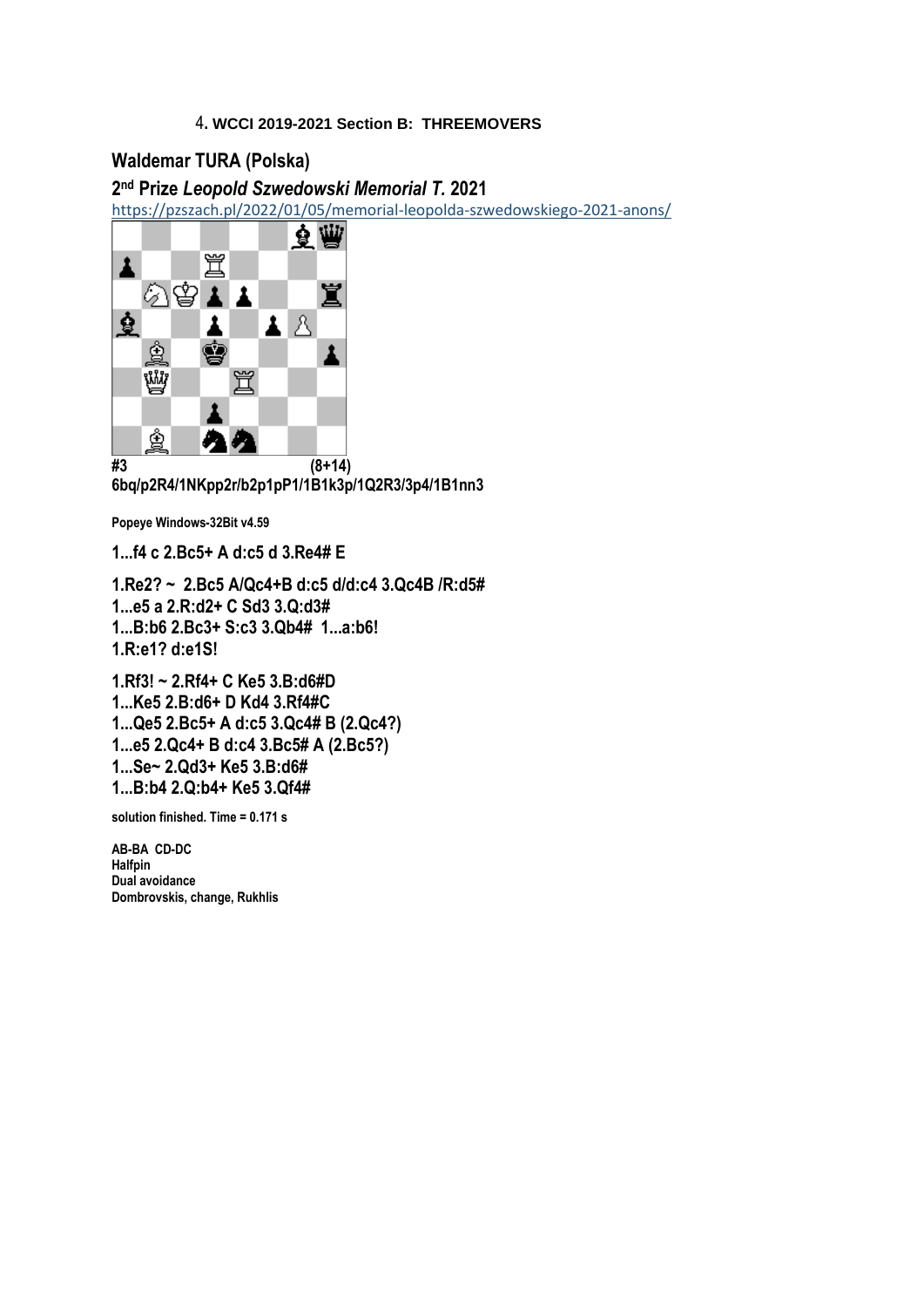## **Waldemar TURA (Polska) 6637** *Задачи и этюды* **№85 2021**



**FEN 8/N1b1Rp1K/2Bpn3/1Rr1kpQ1/nPprp1b1/3pp1P1/8/3N4**

**C+**

**Popeye Windows-32Bit v4.59** 

**1.S:e3? ~ 2.S:g4# 1...Rdd5 2.S:d5 Kd4 3,Qf6# 2...R:d5/e3 3.R:d5#/Q:e3,Qf4# 1...d5 2.S:g4+ Kd6 3.Rd7# 1...Bh3!**

**1.Be8? ~ 2.Qf4+/Sc6+ 1...d5 2.Qf4+ Kf6 3.R:f7# 1..Rdd5!**

**1.Sc8? Bd8!**

**1.Bd7! ~/B:d1 2.Sc6+ A Kd5 3.S:e3# B/ Q:f5# 1...Kd5 2.S:e3+ B Ke5 3.Sc6# A**

**1...Rdd5 2.R:e6+ C f:e6 3.Qg7# D 2...Kd4 3.Q:e3# (2.Qg7+? f6 3.R:e6+ Kd4!) 1...d5 2.Qg7+ D f6 3.R:e6# C 2...Kd6 3.Sc8# (2.R:e6+? f:e6 3.Qg7+ Kd6!)**

**solution finished. Time = 0.567 s**

**AB – BA CD – DC Dual avoidance Blocking as the harmful of defenses and unblocking as an dual avoidance motif Changes after 1…Rdd5 and 1…d5 as well 2…Kd4 and 2…Kd6**